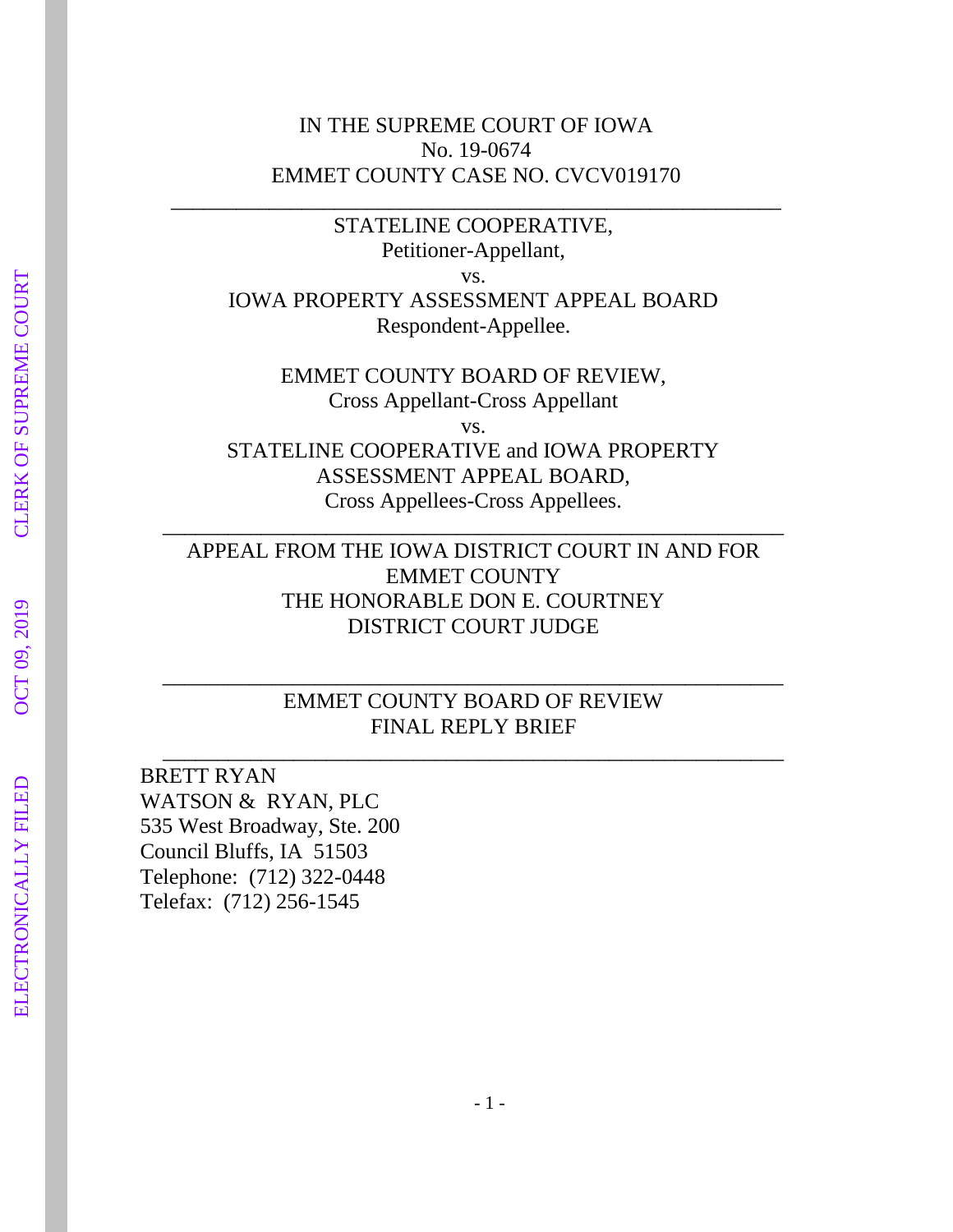#### PROOF OF SERVICE

I hereby certify that on October 9, 2019, a copy of the Defendant-Appellee's Reply Brief and Request for Oral Argument was served upon the following persons and upon the Clerk of the Supreme Court through the electronic filing of the same with the Iowa Judicial Brank Appellant Courts' EDMS system

/s/ Brett Ryan

#### SIGNATURE

\_\_\_\_\_\_\_\_\_\_\_\_\_\_\_\_\_\_\_\_\_\_\_\_\_\_\_\_\_

#### CERTIFICATE OF FILING

I hereby certify that on the October 9, 2019, I filed Emmet County Board of Review's Reply Brief and Request for Oral Argument with the Clerk of the Supreme Court through electronic filing the same with the Iowa Judicial Branch Appellate Courts' EDMS system.

> /s/ Brett Ryan \_\_\_\_\_\_\_\_\_\_\_\_\_\_\_\_\_\_\_\_\_\_\_

 BRETT RYAN, #AT0006799 WATSON & RYAN, PLC 535 West Broadway, Ste. 200 Council Bluffs, IA 51503 Telephone: (712) 322-0448 Telefax: (712) 256-1545 E-mail: bryan@watsonryan.com ATTORNEYS FOR EMMET COUNTY BOARD OF REVIEW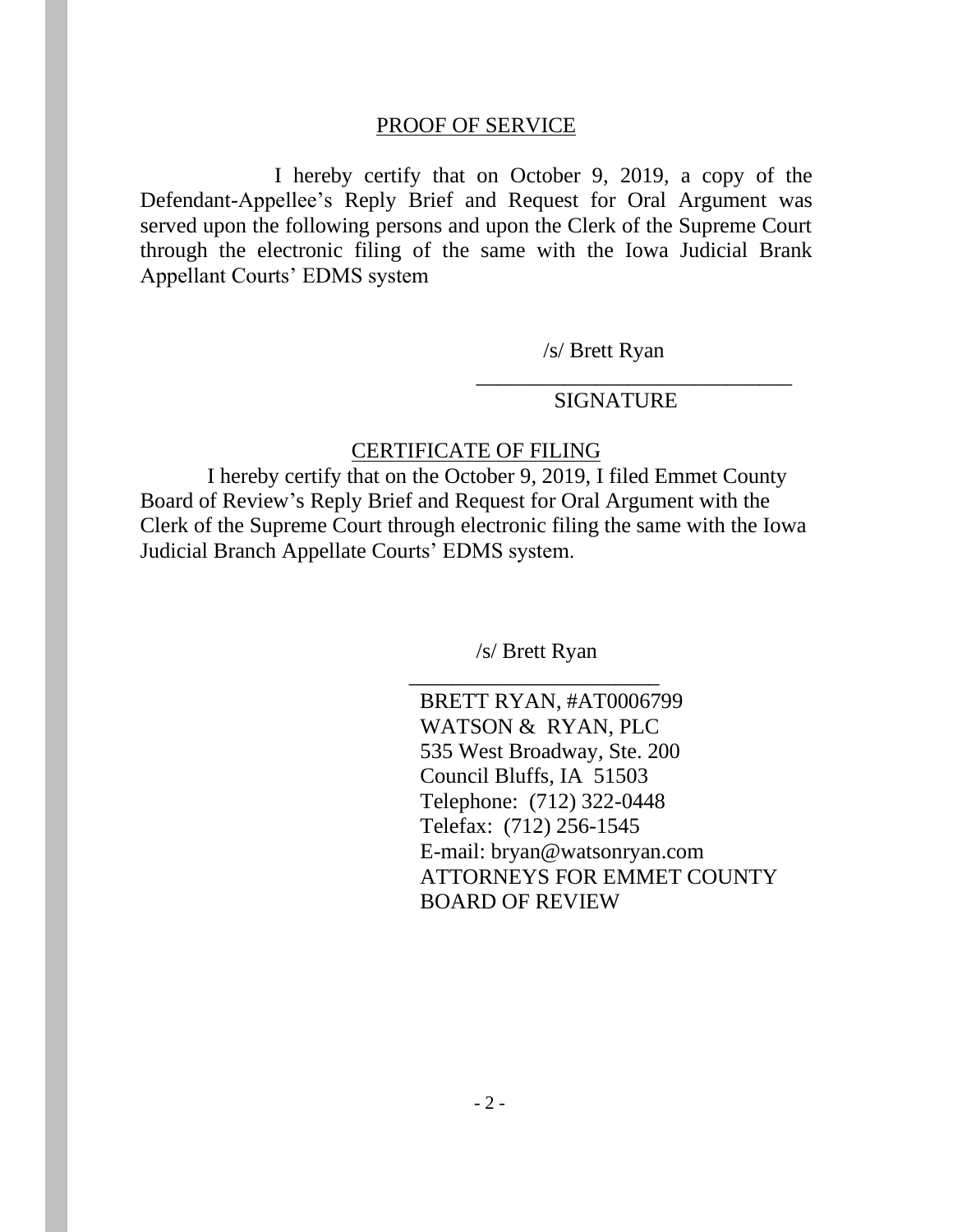# TABLE OF CONTENTS

| THE REQUIREMENT OF STRICT SCRUTINY OF<br>$\mathbf{I}$ .<br>EXEMPTION CLAIMS REQUIRES A FINDING OF<br>TAXABILITY ABSENT A CLEAR SHOWING OF EXEMPT<br>STATUS, WHICH DOES NOT EXIST FOR THE PROPERTY |
|---------------------------------------------------------------------------------------------------------------------------------------------------------------------------------------------------|
| STATELINE DID NOT CARRY ITS BURDEN OF<br>II.<br>PROVING THE PROPERTY'S VALUE ABSENT THE                                                                                                           |
|                                                                                                                                                                                                   |
|                                                                                                                                                                                                   |
|                                                                                                                                                                                                   |
|                                                                                                                                                                                                   |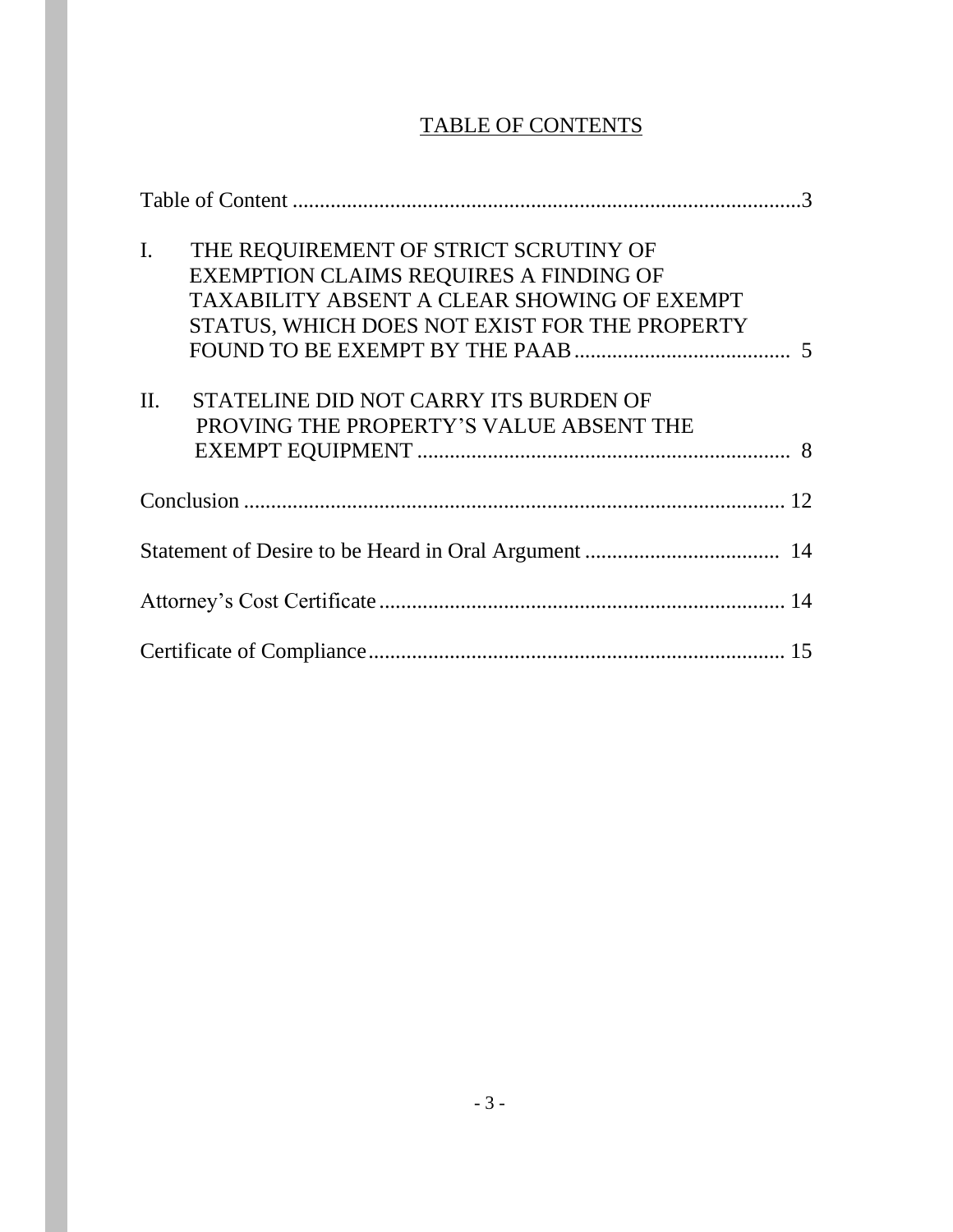### TABLE OF AUTHORITIES **Cases**

| Bethesda Foundation v. Board of Review of Madison County              |
|-----------------------------------------------------------------------|
| Deere Manufacturing Co. v. Zeiner                                     |
| Dow City Senior Citizens Housing, Inc. v. Board of Review of Crawford |
| Mayflower Homes v. Wapello County Bd. of Review                       |
| Rose Acre Farms, Inc. v. Bd of Review of Madison Cnty                 |
| Stateline v. Board of Review of Union County, Iowa                    |
| Wendling Quarries v. Property Assessment Appeal Board                 |
| White v. Board of Review of Polk County                               |
| <b>Statutes and Rules</b>                                             |
|                                                                       |
|                                                                       |
| <b>Other Authorities</b>                                              |

2006 Ia. Legis. Serv. Ch. 1158 (WEST) (H.F. 2794) ................................. 6,7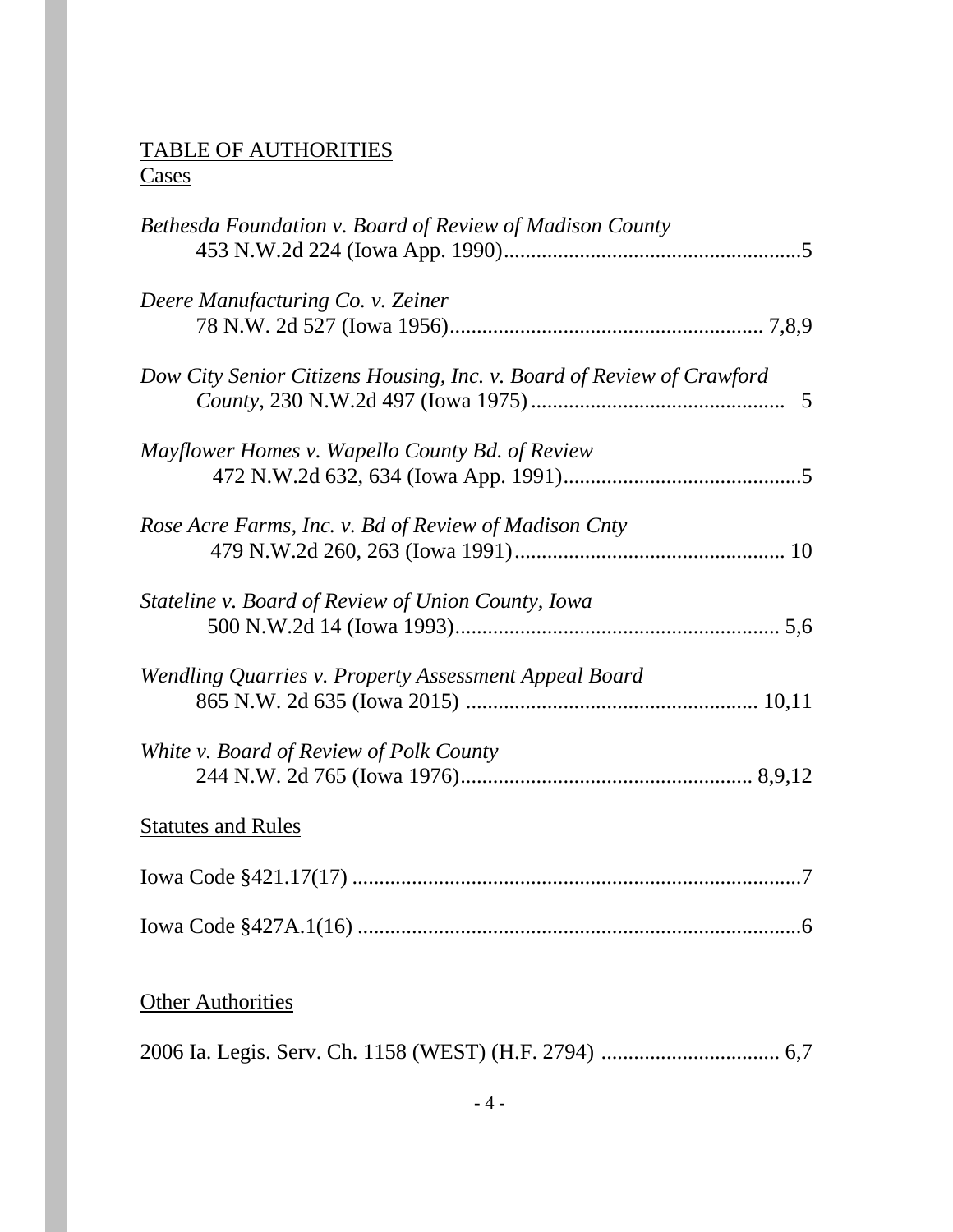#### **ARGUMENT**

### **I. THE REQUIREMENT OF STRICT SCRUTINY OF EXEMPTION CLAIMS REQUIRES A FINDING OF TAXABILITY ABSENT A CLEAR SHOWING OF EXEMPT STATUS, WHICH DOES NOT EXIST FOR THE PROPERTY FOUND TO BE EXEMPT BY THE PAAB.**

In an exemption appeal the burden is upon the one claiming tax exemption to show that the property falls squarely within the exemption statute. *Stateline v. Board of Review of Union County, Iowa*, 500 N.W.2d 14 (Iowa 1993); *Bethesda Foundation v. Board of Review of Madison County*, 453 N.W.2d 224 (Iowa App. 1990); *Mayflower Homes v. Wapello County Bd. of Review*, 472 N.W.2d 632, 634 (Iowa App. 1991). Statutes exempting property from taxation must be strictly construed, and if there is any doubt upon the question, it must be resolved against exemption and in favor of taxation. *Dow City Senior Citizens Housing, Inc. v. Board of Review of Crawford County*, 230 N.W.2d 497 (Iowa 1975).

The majority of this property is already exempt from taxation. The total cost of the improvements on the property was over \$10 million dollars, and the assessed value is \$4.2 million dollars. In other words, the majority of this property has already been exempted from taxation. Stateline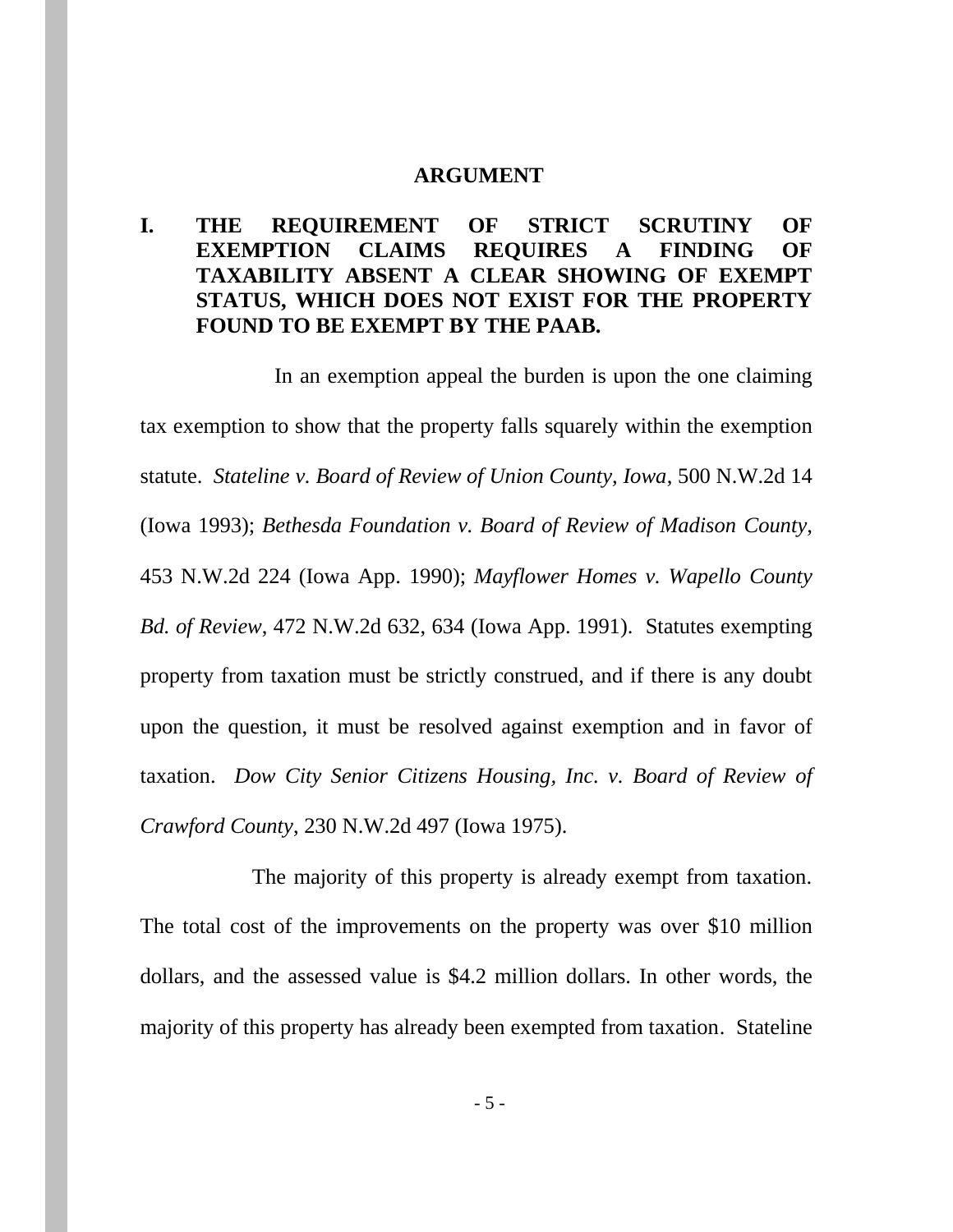urges the Court to take a broad view and apply it everything they consider machinery. This is directly contradictory to established Iowa law, and is asking the Court to overrule precedent established over multiple cases over several decades.

The PAAB claims that the Iowa Real Property Appraisal Manual (the "Manual") is not authority, because it doesn't determine what is or is not exempt. This is not a true statement. The Manual provides what is to be assessed (and of equal importance, what is not to be assessed) when valuing feed mills for assessment purposes. Specifically, the Manual drafted by the Iowa Department of Revenue discusses what is included in valuing a feed mill (unquestionably a manufacturing facility). The undisputed evidence is that there was property present on the property that was not included in the assessment, because it was not listed in the manual. (App.pp. 1103-1104). This is the Manual identifying what is or is not equipment in a feed mill.

The PAAB points to the inclusion of car wash equipment as evidence that the Manual doesn't provide authority as to what is taxable, as car wash equipment is exempt under Iowa Code §427A.1(16). It should be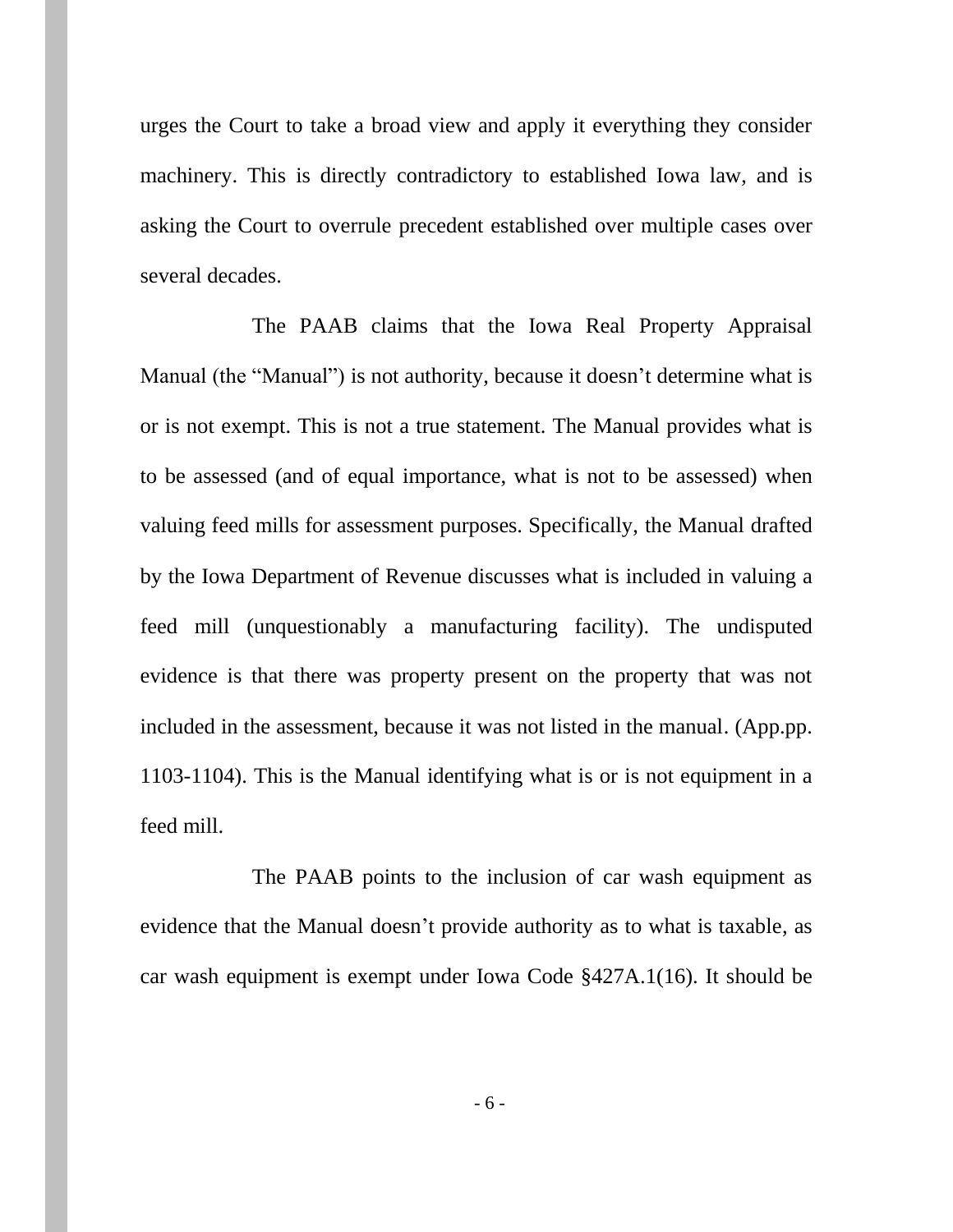noted that the statute that exempted car wash equipment was not passed until June, 2006. 2006 Ia. Legis. Serv. Ch. 1158 (WEST) (H.F. 2794).

The Manual was issued in 2008 following revisions that lasted several years. Manual, pg. 1-4, (available at https://tax.iowa.gov/sites/default /files/idr/documents/1INTRODUCTIONSECTION.pdf). The Manual no longer contains methodology for valuing tools, computer equipment, or dies, jigs, etc., even though those were previously taxable under Iowa law. *See, e.g., Deere Manufacturing Co. v. Zeiner*, 78 N.W. 2d 527 (Iowa 1956). It is far more likely that car wash equipment was included as an oversight by Vanguard Appraisals, who drafted the Manual but was not included in the legislative process. *Id.* Iowa Code §421.17(17) requires that the assessor follow the Manual in determining what is or isn't exempt property when assessing a feed mill. There is no dispute that the assessment did not include significant amounts of equipment because said equipment was not listed as taxable property of a feed mill in the Manual. The inclusion of this property in the Manual is the Department of Revenue stating its position of what it considers non-exempt real property.

The undisputed evidence at trial was that the assessment contains only property the Manual indicated should be assessed. (App.pp.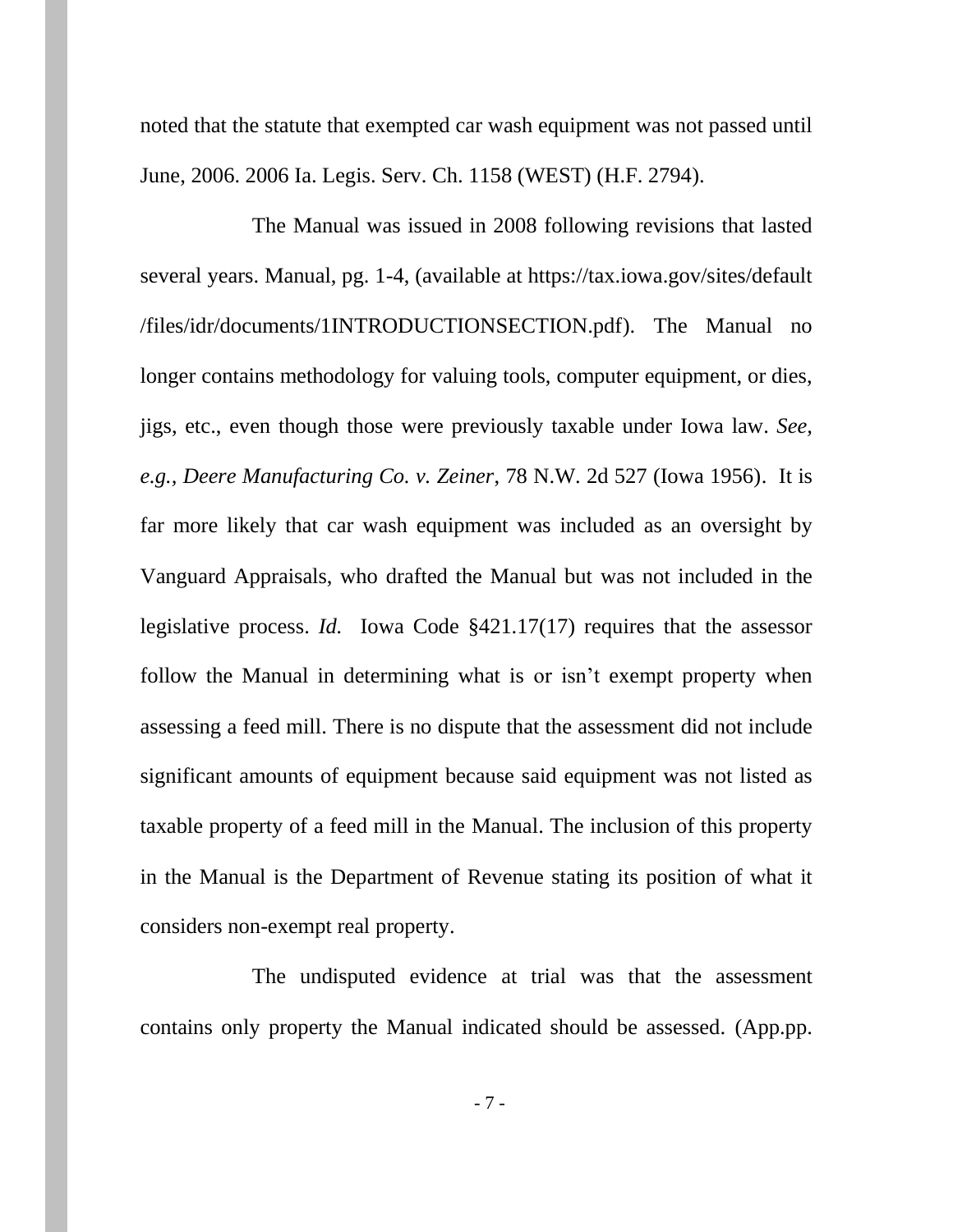1103-1104), and excludes property not included in the Manual. Under the circumstances, there is no precedent that supports the 'expansive' interpretation of what should be exempt, but there is clear and unambiguous authority supporting valuing the property as urged by the Board of Review. Under the clear requirements of Iowa law, all doubt should be resolved in favor of taxation.

### **II. STATELINE DID NOT CARRY ITS BURDEN OF PROVING THE PROPERTY'S VALUE ABSENT THE EXEMPT EQUIPMENT**.

Iowa law requires a taxpayer claiming its assessed value includes value of property that is not taxable, must show the value of the property independent of the exempt property. *See, e.g. White v. Board of Review of Polk County* 244 N.W. 2d 765 (Iowa 1976) (taxpayer's argument that assessment includes buildings and other property that no longer exist insufficient evidence to establish value of property); *Deere Manufacturing Co. v. Zeiner*, 78 N.W. 2d 527 (Iowa 1956)(taxpayer claiming a portion of its value is too high, but "accepting" other portions of the assessment).

The above-listed authorities all contain a situation where a taxpayer is asking to have a portion of assessed value removed because it is not taxable (or, in the case of *White*, no longer exists). The Courts in these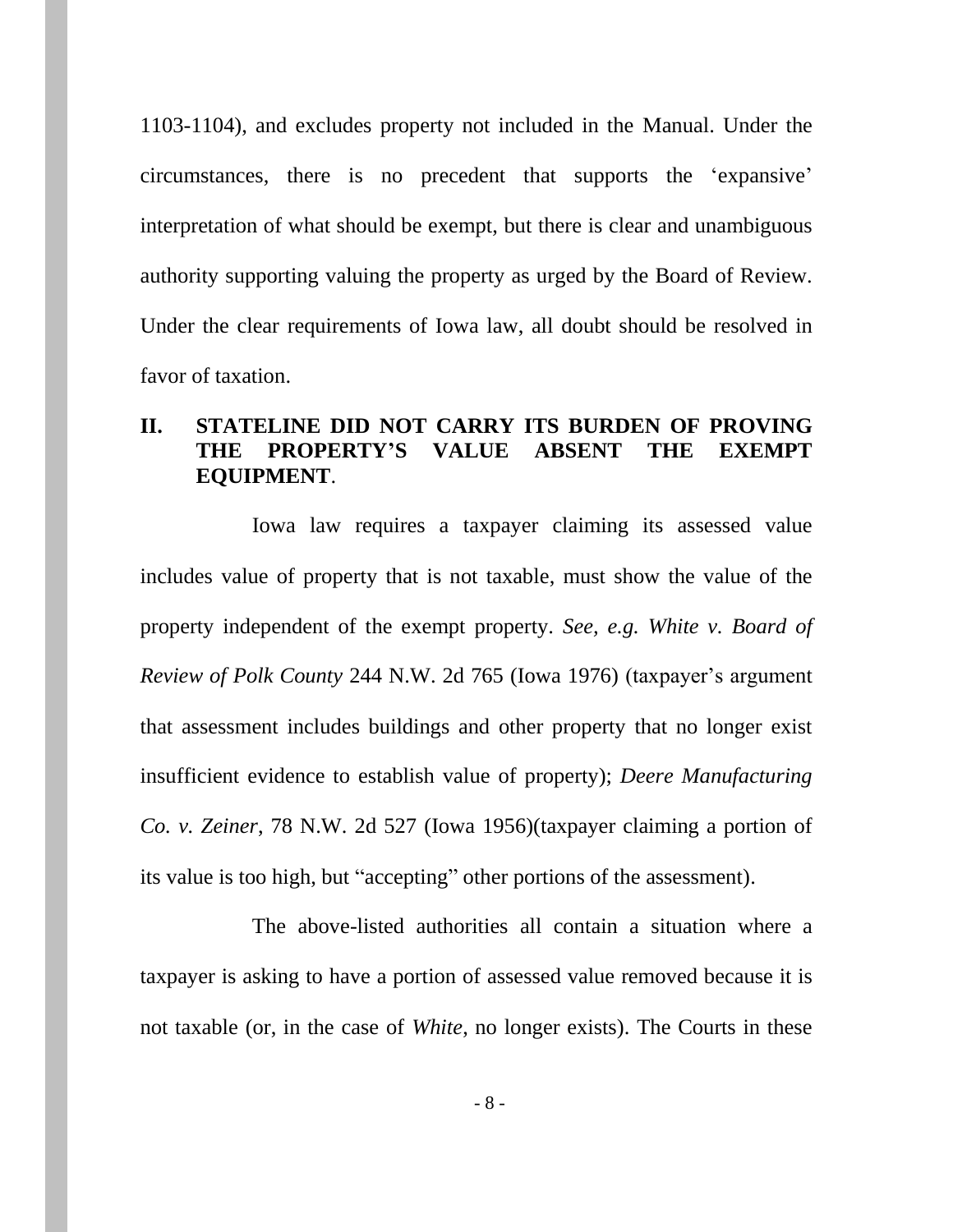cases have refused to deviate from the position set forth in *White* (the taxpayer was seeking to have \$25,000 removed from its assessment, which was the value assigned to a building that had been torn down prior to the assessment date and was no longer present on the property). The *White* court refused to let the taxpayer simply "accept the assessor's value" and remove the value on the property card assigned to that component, instead ruling that the taxpayer must prove the value of the property independently. *Id.*

This PAAB claims that these cases are not relevant, stating that they are appeals where the taxpayer was claiming that the property was over-assessed. This is a red herring. In *White,* the taxpayer's claim was based upon an argument that the assessor should remove the value on the property card because the property was no longer taxable, but "accepted" the remainder of the assessment. In *Deere,* the taxpayer claimed taxable property then assessed for property tax purposes was too high, but "accepted" the remaining values from the assessor. These taxpayers advocated *exactly* the same approach to valuation that Stateline advocated ("accepting" the value of the components of the assessment that they liked) and that the PAAB used, and both were rejected by the Court.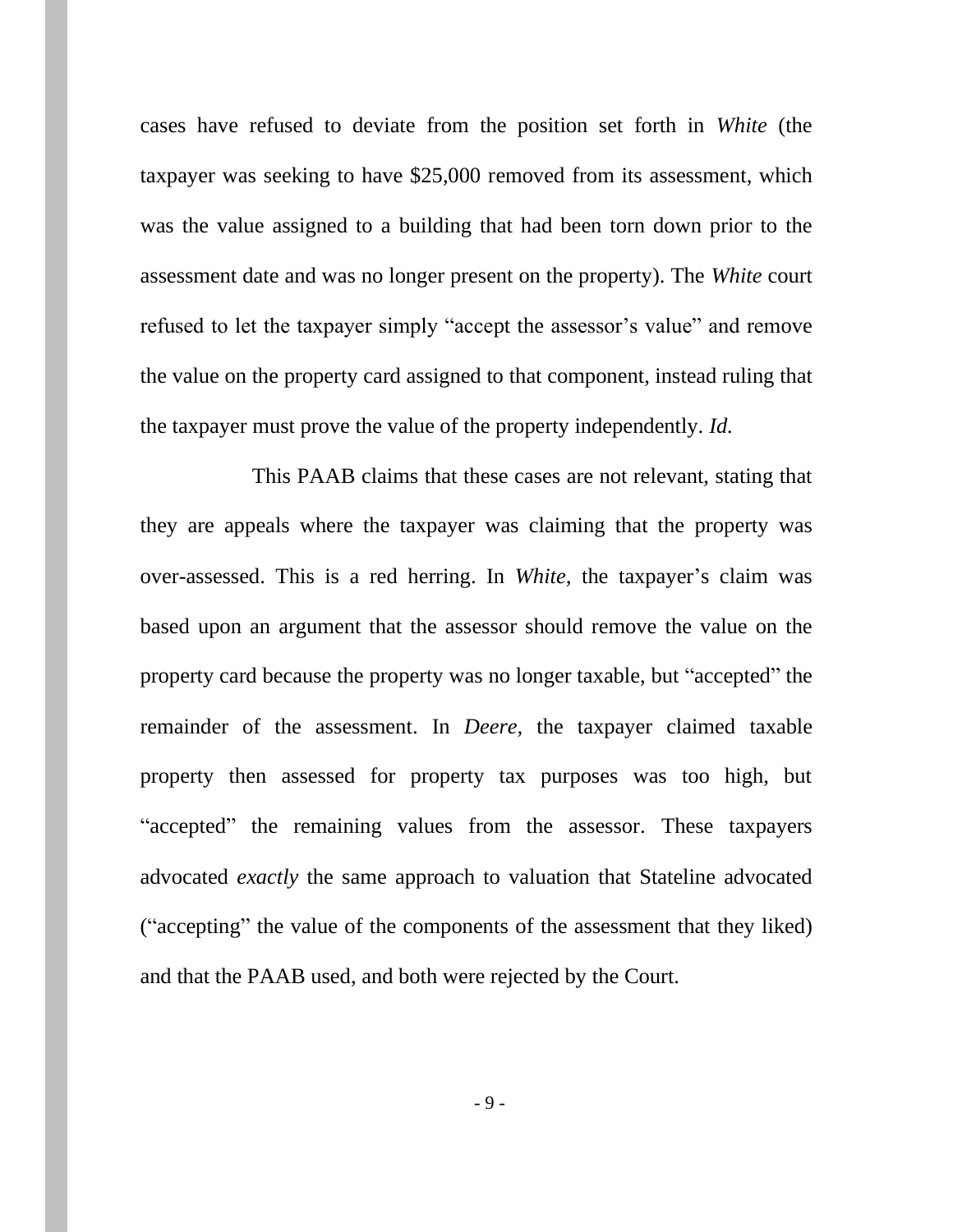The PAAB cites to *Rose Acres Farms, Inc. v. Bd. Of Review of Madison Cnty*, 479 N.W.2d 261,263 (Iowa 1991) to support their position. In the *Rose Acres* case cited by the PAAB, it is not known how the lower court addressed the removal of the value of the equipment found to be exempt on remand. As such, it is of little guidance in addressing this issue.

The PAAB also argues that it's determination of value on remand by simply removing the assessed value in *Wendling Quarries v. Property Assessment Appeal Board*, 865 N.W. 2d 635 (Iowa 2015) somehow supports their position. In *Wendling*, the Court found that part of the quarry scale was exempt, but the taxpayer had to present evidence that demonstrated the value of the portion of the scale claimed to be exempt as "equipment removed upon relocation", and the value of the non-exempt structure that made up the remainder of the scale. *Id.* at 640. The taxpayer couldn't remove the entire value the assessor had assigned to the scale, but had to provide independent evidence of the value of the equipment vs. the taxable property. The PAAB, on remand, apparently ignored the direction of the *Wendling* Court and just removed the entire value. The PAAB now cites to this failure to comply with the ruling as proof their actions here are correct. Such an analysis is not proper, and should be ignored. Further, the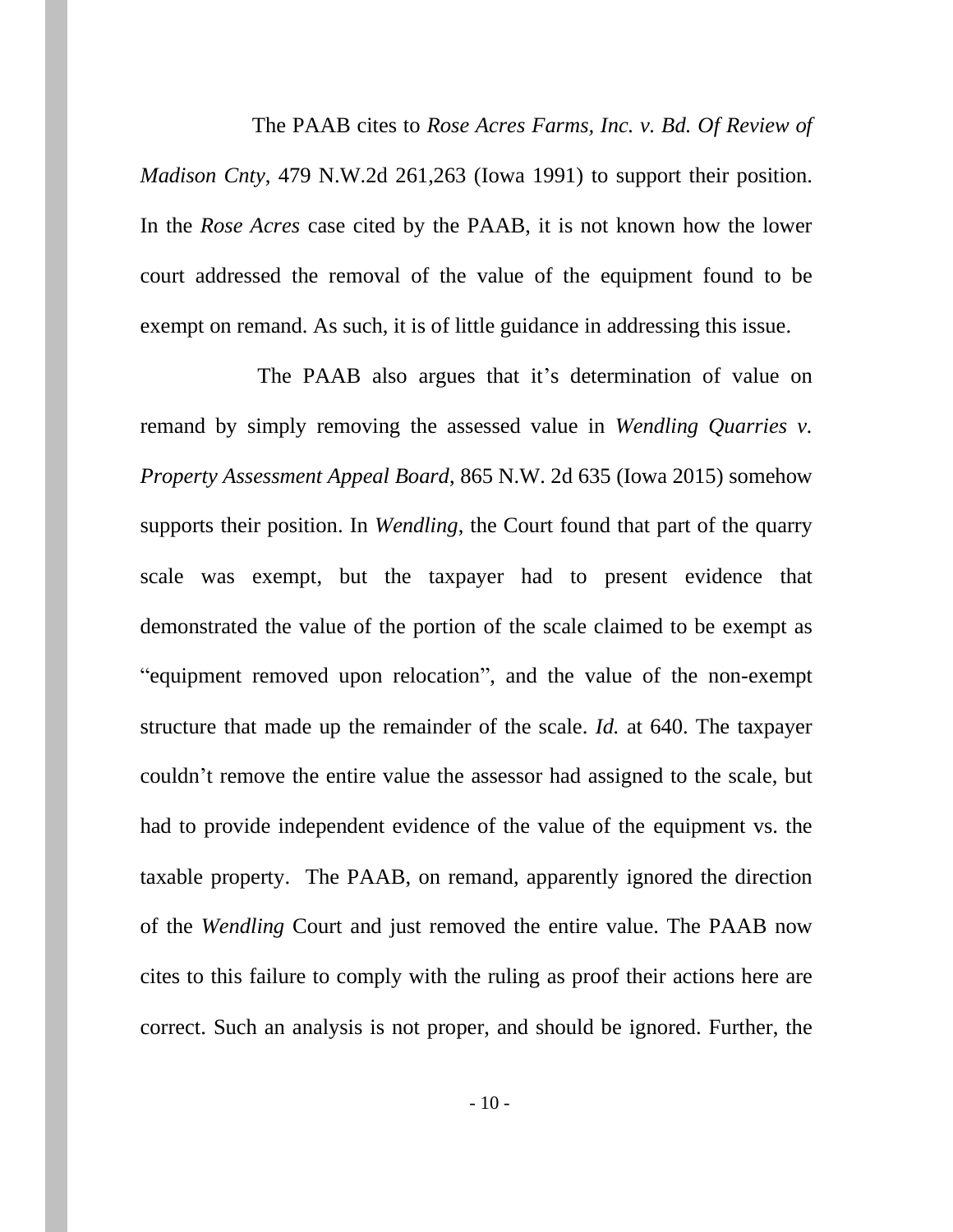scales exempted by the PAAB in the present case contain a concrete foundation exactly like those in *Wendling,* and no evidence was provided for the value of the clearly taxable components. These scales very much into the same situation that Stateline faced on remand, where they were charged with showing the value of the overhead bins, should they be found to be exempt.

Stateline's evidence of value fails to meet Iowa law requirements. It is the result of simply taking the assessed value, and either subtracting the assessed value for that component of the overall property, or calculating a value based upon the percentage of the assessed value for a component of the subject property. There was no independent evidence of any of the value of the equipment, no evidence of the value for the underlying ground, or any adjustment for differences between the cost of construction and the replacement cost new calculated by the assessor. Stateline's analysis doesn't reflect actual value of the property, and their approach of attacking only components of the assessment, while offering no evidence of overall value is contrary to Iowa law.

Stateline is, in essence, trying to use the assessor's numbers to prove the assessor's numbers are wrong, "accepting" parts of the assessment (that don't reflect actual replacement costs) and asking that other parts be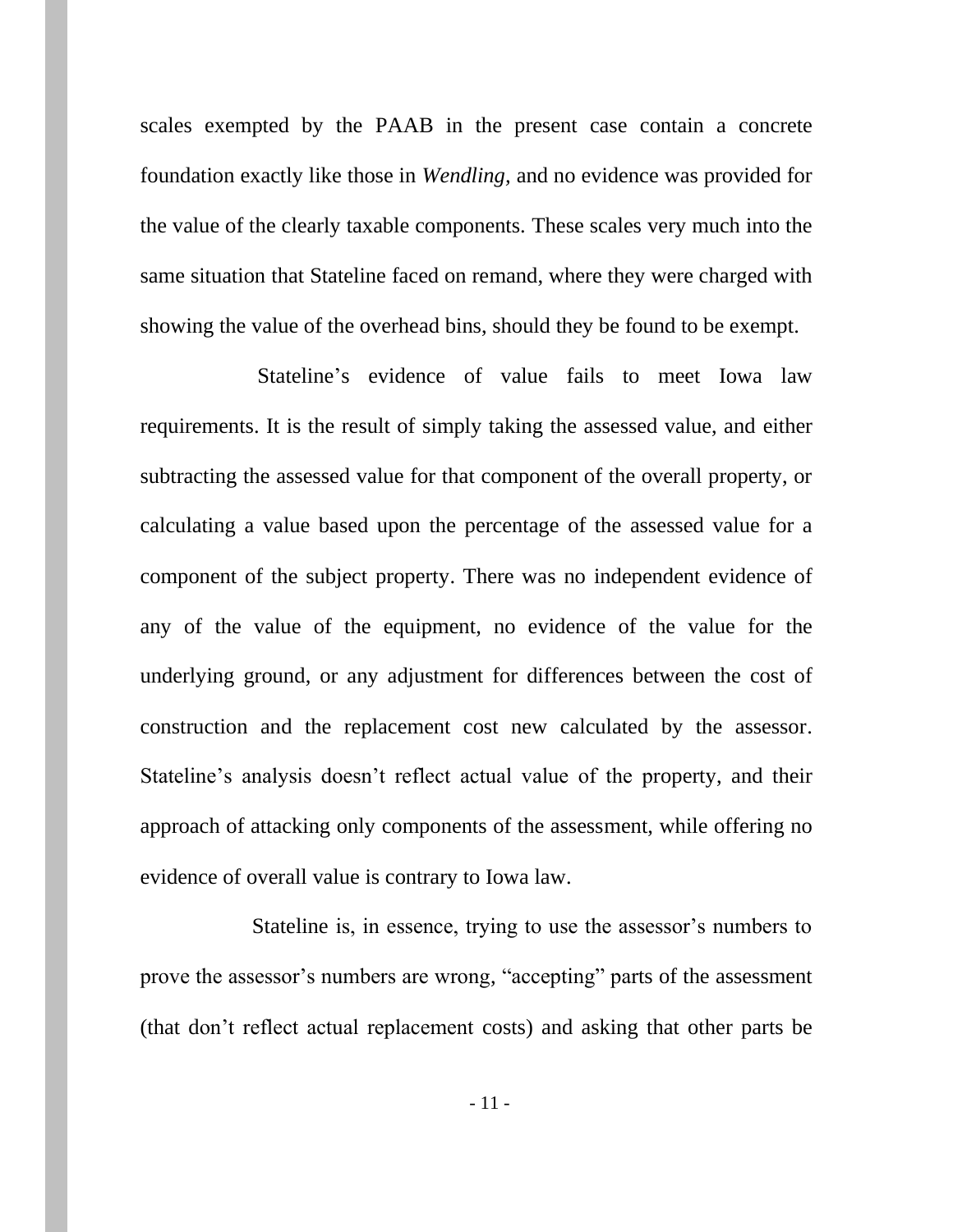removed, without providing any independent evidence of the value of the property. This is circular reasoning, and was expressly rejected by the Court in *White,* which, although a case where the taxpayer had alleged overassessment, their argument was that they were entitled to removal of the value the assessor assigned to the building that was torn down and no longer existed (which is the exact same situation as the present case, only exchange "exempt property" for "property that no longer exists". The Court rejected this argument, noting that the other components of the property may be valued too low, and a showing of value is required for a taxpayer to succeed. There has been no such evidence, and as such, Stateline has failed their burden of proof.

#### **CONCLUSION**

Based on the foregoing arguments and authorities, this Court should affirm the decision of Emmet County Board of Review, and restore the value of the subject property to its original assessed value.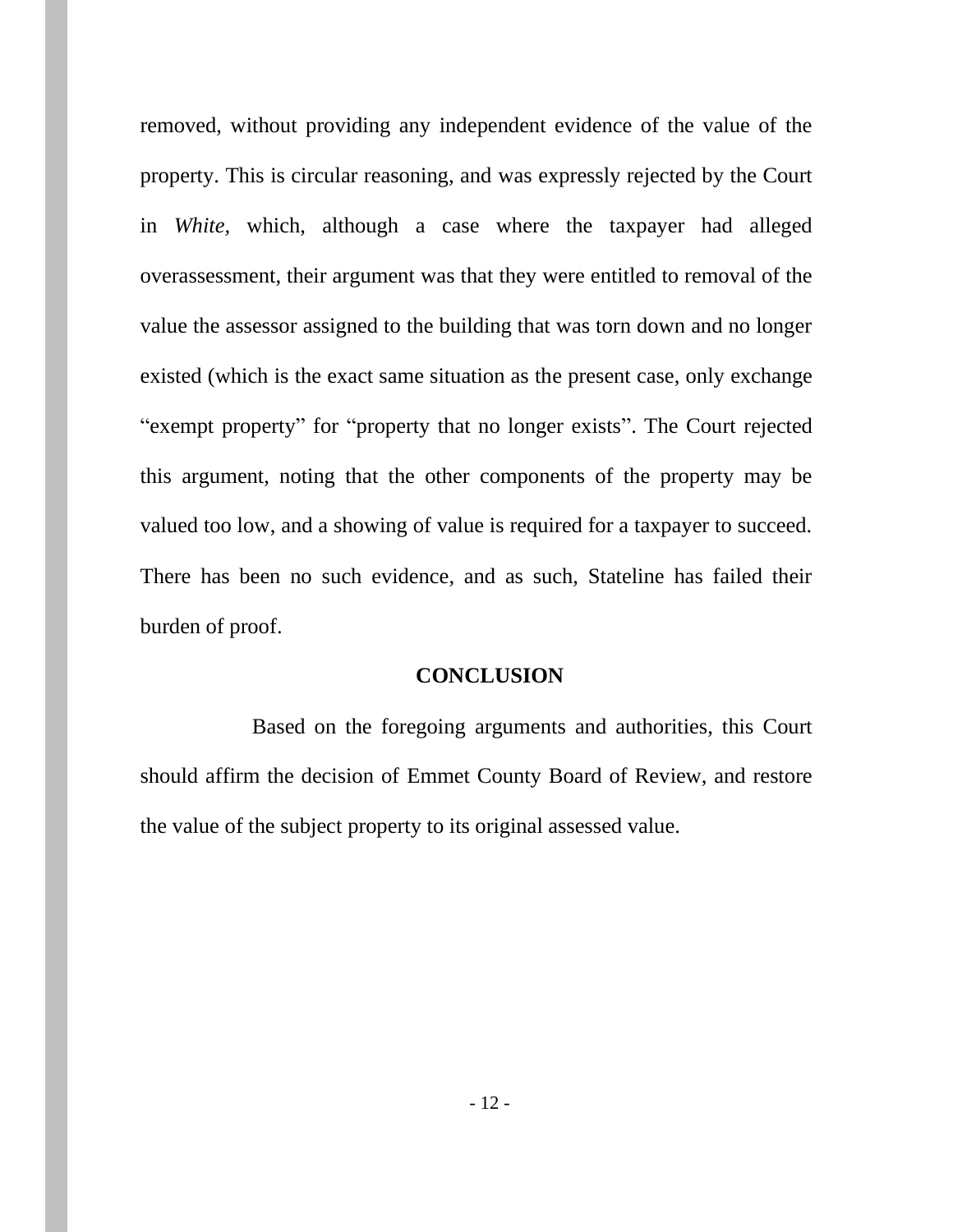/s/ Brett Ryan

 BRETT RYAN, #AT0006799 WATSON & RYAN, PLC 535 West Broadway, Ste. 200 Council Bluffs, IA 51503 Telephone: (712) 322-0448 Telefax: (712) 256-1545 E-mail: [bryan@watsonryan.com](mailto:bryan@cswllp.com) ATTORNEY FOR EMMET COUNTY BOARD OF REVIEW

\_\_\_\_\_\_\_\_\_\_\_\_\_\_\_\_\_\_\_\_\_\_\_\_\_\_\_\_\_\_\_\_\_\_\_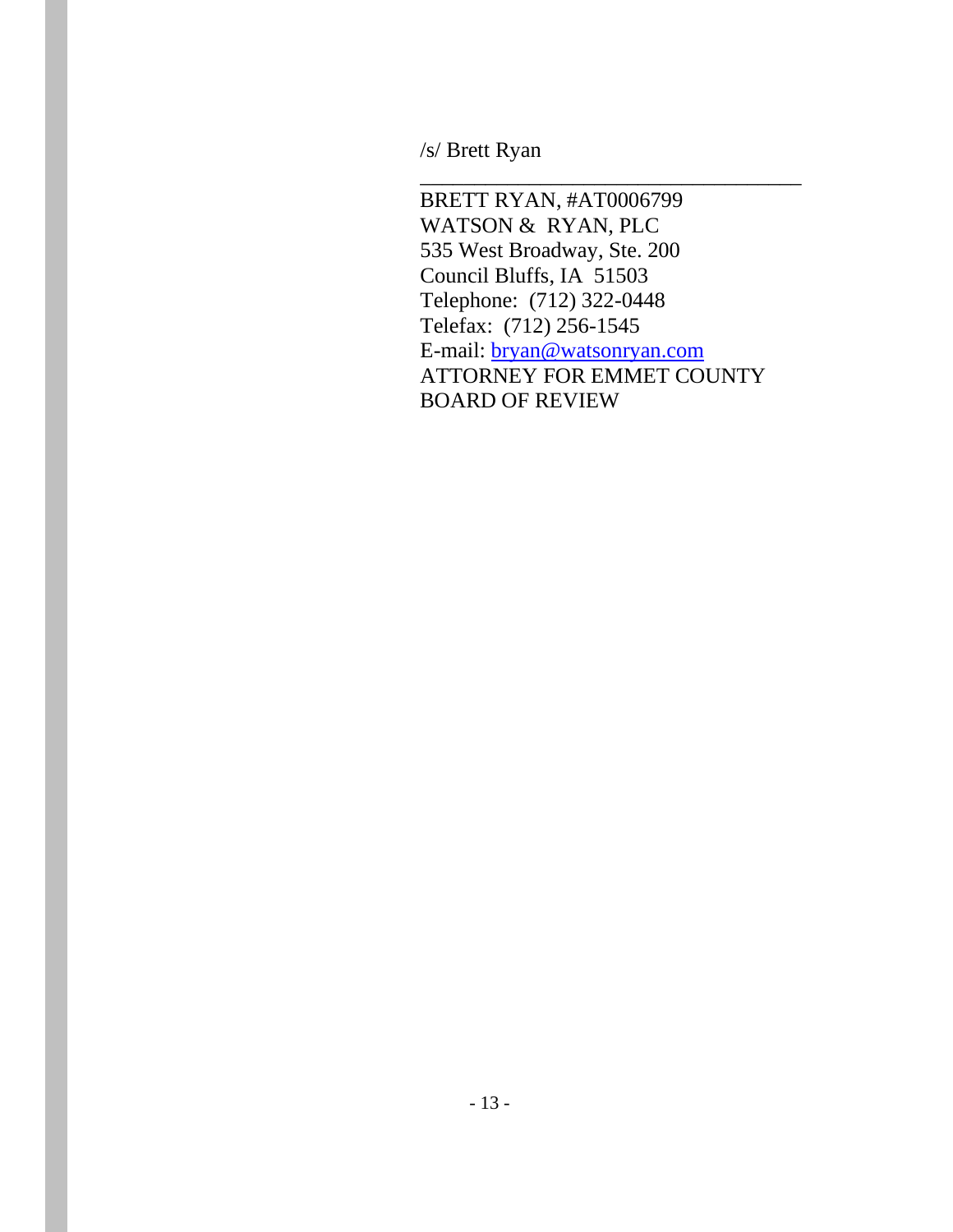### STATEMENT OF DESIRE TO BE HEARD IN ORAL ARGUMENT

Appellee hereby states that it desires to be heard in oral argument upon submission to the Supreme Court of Iowa.

> $\frac{1}{s}$  Brett Ryan BRETT RYAN, #AT0006799 WATSON & RYAN, PLC 535 West Broadway, Ste. 200 Council Bluffs, IA 51503 Telephone: (712) 322-0448 Telefax: (712) 256-1545 E-mail: [bryan@watsonryan.com](mailto:bryan@cswllp.com) ATTORNEY FOR EMMET COUNTY BOARD OF REVIEW

## ATTORNEY'S COST CERTIFICATE

I hereby certify that the actual cost of printing the foregoing Appellee's Proof Reply Brief and Request for Oral Argument was the sum of \$60.00.

/s/ Brett Ryan

 BRETT RYAN, #AT0006799 WATSON & RYAN, PLC 535 West Broadway, Ste. 200 Council Bluffs, IA 51503 Telephone: (712) 322-0448 Telefax: (712) 256-1545 E-mail: [bryan@watsonryan.com](mailto:bryan@cswllp.com) ATTORNEY FOR EMMET COUNTY BOARD OF REVIEW

\_\_\_\_\_\_\_\_\_\_\_\_\_\_\_\_\_\_\_\_\_\_\_\_\_\_\_\_